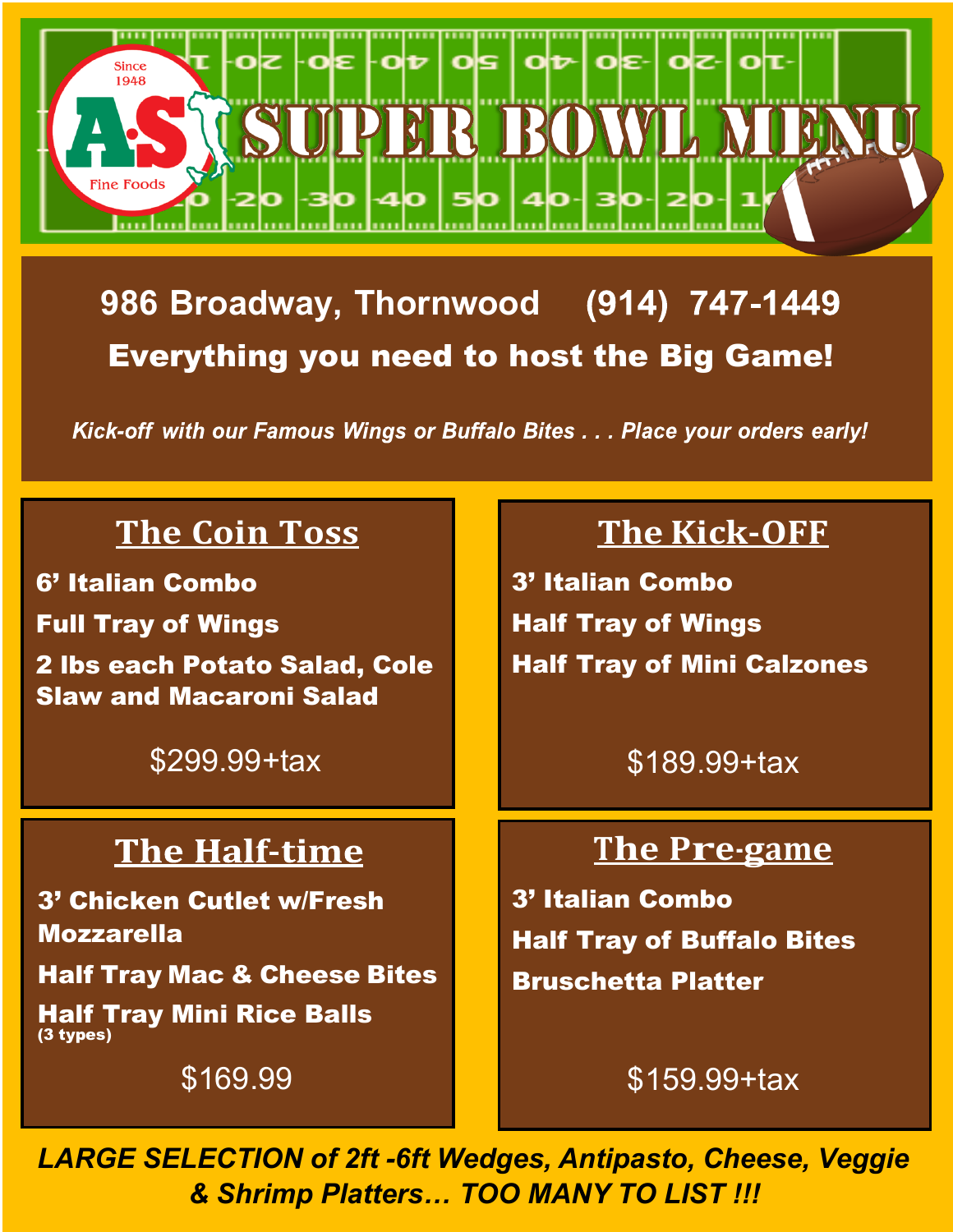

# **Wings**

Pick your favorite! Sofrito Buffalo BBQ **Crispy** Teriyaki Hot Cherry Pepper

## **Stuffed Bread**

Philly Cheese Steak Chicken Scarpariello Buffalo Chicken Sausage & Broccoli Rabe Meatball Parmesan Chicken Parmesan Sausage Peppers and Onions Eggplant Parmesan Spinach and Mozzarella Broccoli and Mozzarella Sausage, Pepperoni and Mozzarella

# **Appetizers**

Potato Skins Buffalo Chicken Bites Mac and Cheese Bites Pigs in a Blanket Mini Calzones Tuscan Rollatini Mini Mozzarella Sticks Jalapeno Poppers Baked Clams Stuffed Mushrooms

# **Dips**

Spinach and Artichoke Beef, Chicken or Turkey Chili **Guacamole**